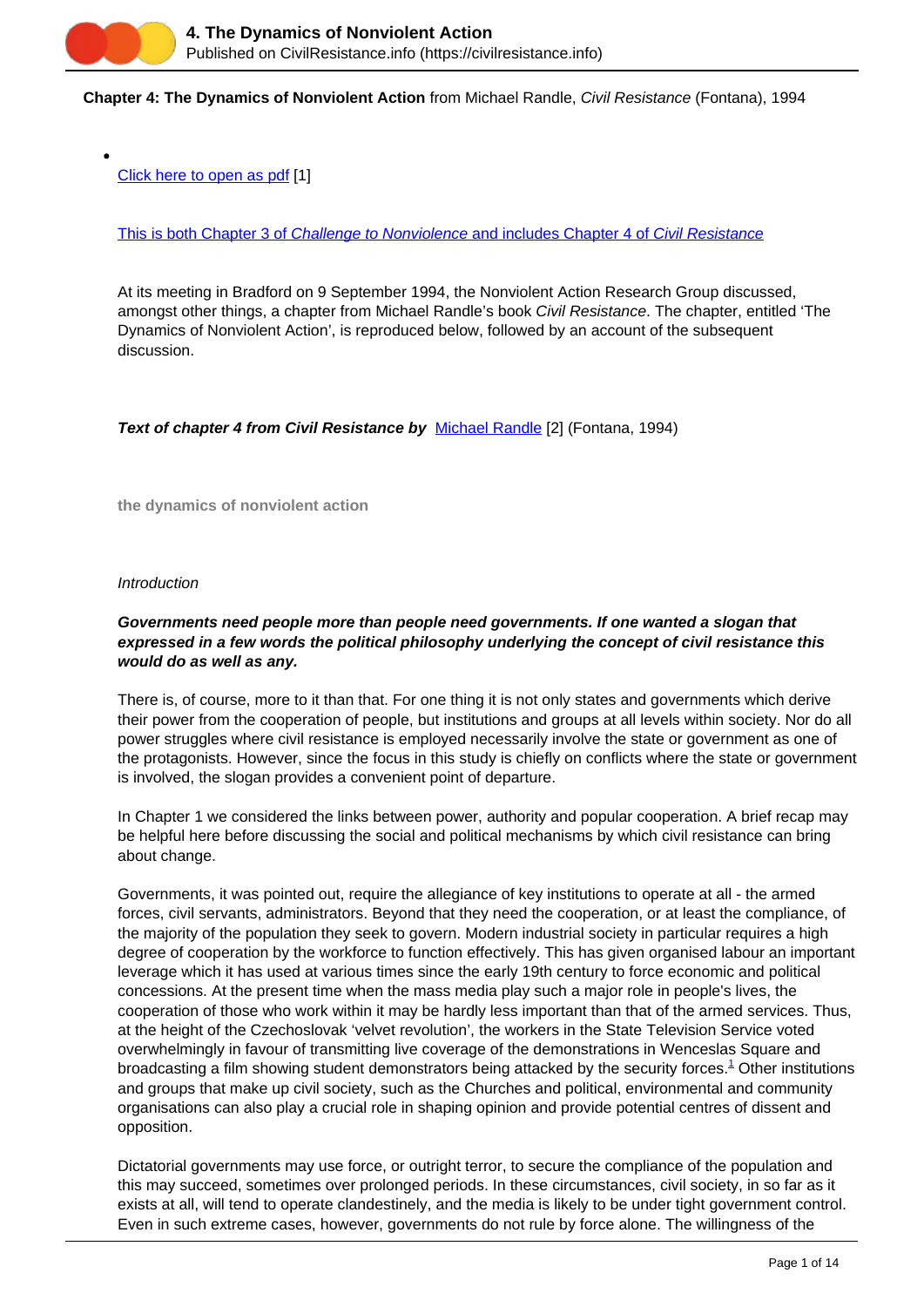

individual soldier to obey orders may be engendered by fear of the consequences of disobedience, but the collective allegiance of the armed services and security forces is dependent on something more intangible the authority of the government and the acceptance of its claim to legitimacy.

Civil resistance seeks to challenge the authority and legitimacy of the government and thereby also to deprive it of its source of power in the cooperation of society and state institutions. Where the goal is to remove a specific injustice - such as race discrimination - the challenge to the government's authority is limited; its legitimacy in general is not in question, simply its right to pass or enforce certain laws, or to tolerate particular practices within society. In a more fundamental struggle, civil resistance challenges the government's right to rule and may also contest the whole political and social system within which it operates.

More often than not, coercion is involved in such struggles - not in the sense that violence is used against the opponents, but in that certain options are closed off to them, are rendered literally impossible to pursue. The numbers of protesters or strikers may be too great for the authorities to cope with. Jails may be filled to capacity, the economy halted by strikes, the administration brought to a standstill. Resort by the authorities to naked violence - assuming the political and social environment is such as to make this an option - may prove counter-productive, mobilising further opposition at home and abroad, and in the extreme provoking a refusal to cooperate by the police, the military and public servants. The political allies of the authorities may desert them - as happened for instance in both Poland and East Germany in 1989, where the small, formerly client, political parties moved over to the opposition.

We consider in a later chapter the particular problems associated with civil resistance in democratic, or partially democratic, countries where the government rests its claim to legitimacy on the mandate of the electorate. Meanwhile, we may note that even under dictatorial regimes civil resistance will often be directed against a particular aspect of government policy, rather than against the regime as such. However, because authoritarian governments claim absolute authority, a successful challenge by the population to any major aspect of policy can bring about its downfall, or at any rate, start the process of disintegration. Thus in Eastern Europe the demand for basic human rights was in one sense limited, yet it posed a radical challenge to the structure and political philosophy of the Leninist state. In this respect dictatorial rule has frequently proved to be at once more rigid and more brittle than democratic systems.

## Moral and political jiu-jitsu

The impact of nonviolent action has been compared to jiu-jitsu. This analogy was first suggested by the American author Richard Gregg, in his classic study of Gandhian methods published in the 1930s.<sup>[2](https://civilresistance.info/randle1994/Ch-4#ftn.id2)</sup> In a chapter entitled 'Moral Jiu-Jitsu', Gregg argues that just as in jiu-jitsu the defender utilises the force of the attacker to throw him or her physically off balance, so the nonviolent resister throws the opponent morally off balance by the unexpectedness of his or her response. The aggressor expects a reaction of counterviolence or at least a display of fear or anger. Meeting neither, but instead a calm determination not to give way or to strike back, he (or she) is both surprised and perplexed. 'The nonviolence and good will of the victim act like the lack of physical opposition by the user of physical jiu-jitsu to cause the attacker to lose his moral balance. $3<sup>3</sup>$  $3<sup>3</sup>$ 

Gregg goes on to elaborate a moral and psychological explanation for the workings of nonviolence at an inter-personal level, emphasising the impact of suffering borne with patience and fearlessness. Some of his claims rest on a quasi-religious view that 'except for a few congenital mental defectives and incorrigible desperate convicts, every person has in them at least some tiny spark or potentiality of goodness...' In subsequent chapters, however, Gregg examines the dynamics of collective, as opposed to individual nonviolent action, and here he has insights which were to be taken up by later writers of the more toughminded and 'pragmatic' school. Nevertheless, he continues to emphasise voluntary self-suffering as the mainspring of satyagraha, and conversion of the opponent as the means by which the issue in dispute will be resolved:

As to the outcome of the struggle waged by nonviolence, we must understand one point thoroughly. The aim of the nonviolent resister is not to injure, or crush and humiliate his opponent, or to 'break his will', as in a violent fight. The aim is to convert the opponent, to change his understanding and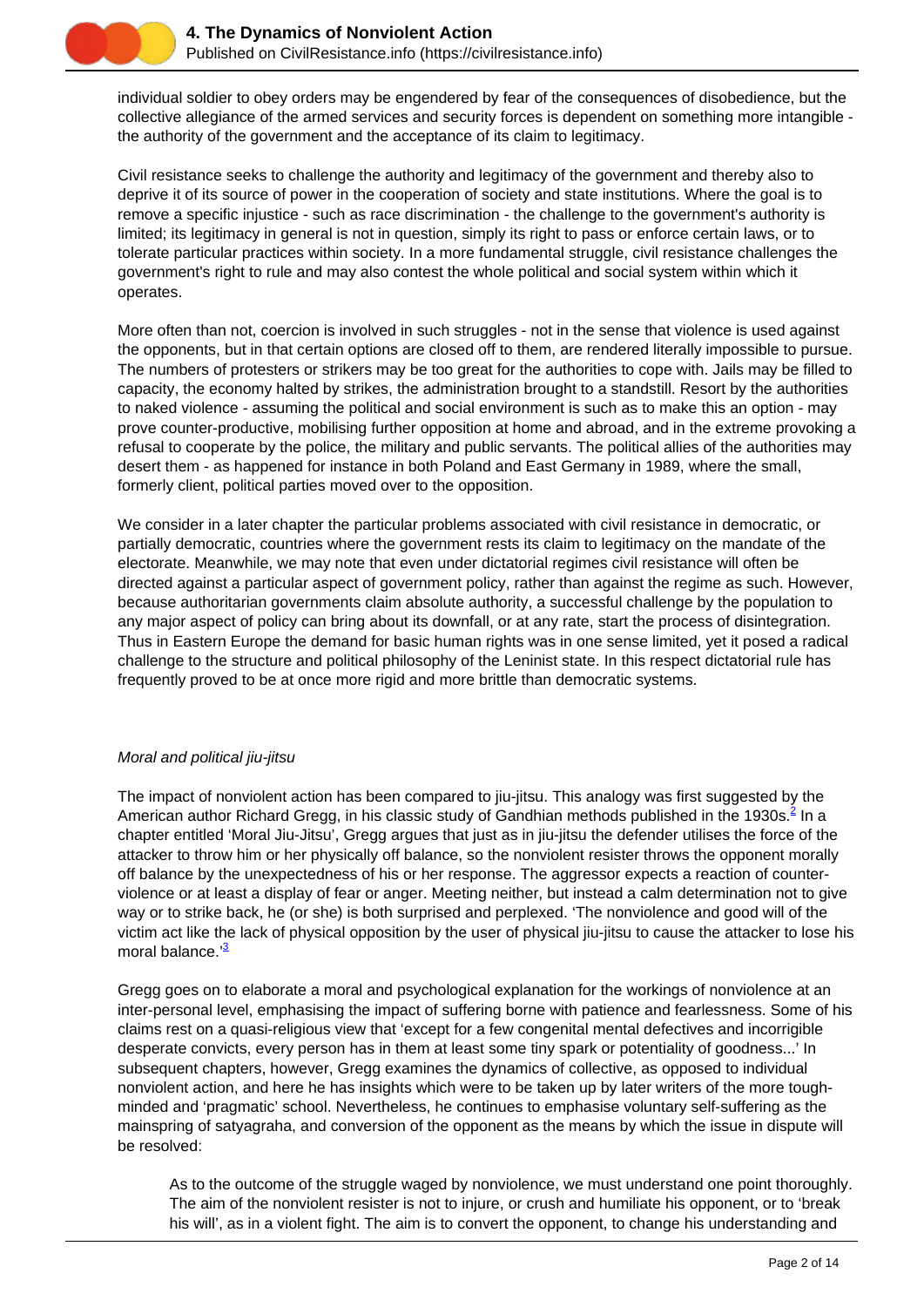

his sense of values so that he will join wholeheartedly with the resister in seeking a settlement truly amicable and truly satisfying to both sides. $\frac{4}{3}$  $\frac{4}{3}$  $\frac{4}{3}$ 

It is a classic statement of what Boserup and Mack term the 'positive' view of conflict which is present, if somewhat ambiguously, in Gandhi's own writings, and rather more categorically in those of some of his interpreters. (See the discussion below.)

From a more pragmatic standpoint, Sharp later took up the notion of jiu-jitsu in discussing collective nonviolent action. He refers not to 'moral jiu-jitsu' but 'political jiu-jitsu' and employs it as a way of examining how the attempt to apply repression against civil resistance can backfire on those who employ it.<sup>[5](https://civilresistance.info/randle1994/Ch-4#ftn.id5)</sup> Repression, Sharp argues, if met with disciplined nonviolence, is likely to increase sympathy among the general population for the resisters and antipathy and contempt for the regime. It may alienate sections of the population whose support it had earlier enjoyed, and thus narrow the regime's power base. It may even move large numbers to participate actively in the campaign, despite the costs, and in favourable circumstances lead to the opponent's downfall. Thus the violent attack on student demonstrators in Prague on 17 November 1989, was the spark that ignited mass opposition in Czechoslovakia. Third parties are likely to be similarly affected, and this could lead to sanctions and other forms of pressure applied internationally. Finally, the police, armed forces, and functionaries of the regime or occupying power may be sickened and repelled by the repeated use of violence against unarmed and nonviolent resisters and turn against their masters.

Among the examples Sharp gives are the massacre of petitioners at the Winter Palace in St Petersburg in January 1905 which ignited a general rebellion, the killings of hundreds of demonstrators in March 1917 which led to mutinies, desertions and further mass protests and the eventual resignation of the Tsar in the 'February Revolution', and the beatings, killings and bombings of civil rights protesters in the US in the 1950s and 1960s which had the effect of winning American and international support for the civil rights cause.

## Civil resistance and the sociological mechanisms of change

While conversion of the opponent is emphasised by those who adopt the positive view of conflict, it is seen as only one of several mechanisms of change by those who lean towards the 'negative' view of conflict. Indeed, for the latter, conversion is regarded as unlikely to play a central role in major collective conflict as far as the principal protagonists are concerned. George Lakey, in a Masters thesis in 1962, proposed three main sociological mechanisms of change which were adopted and slightly modified by Sharp in his presentations. They are (in Sharp's formulation): conversion, accommodation and coercion.<sup>[6](https://civilresistance.info/randle1994/Ch-4#ftn.id6)</sup> In his most recent work on 'civilian-based defence'<sup>Z</sup>, Gene Sharp postulates a fourth mechanism - disintegration.

**Conversion** refers to the situation where the opponent has a genuine change of heart, having been won over by the argument, or the willingness of the resisters to suffer hardship, imprisonment and even death for their convictions. Its relevance in major struggles between large groups is problematic, and we consider the matter below.

**Accommodation** describes the process whereby the opposing group, recognising that the balance of forces is shifting against it, opts for negotiation and compromise. It would be physically possible to continue the struggle, but it is judged opportune to reach a settlement because the political and other costs of persisting with it are too high, and perhaps because there is a clear prospect of ultimate defeat. In Poland in 1988-9, General Jaruzelski sought accommodation with the opposition forces when he agreed to roundtable talks with Solidarity. This led over a period of months to a peaceful transfer of power. At a less total level of confrontation, the Conservative government in Britain in 1990 found it necessary to withdraw the poll tax, in part because the campaign of civil disobedience was making it prohibitively difficult and expensive to impose, in part because the political backlash had begun to threaten its chances of reelection.

**Coercion** was touched upon earlier. It refers to the situation in which the opponent's will is forced, or thwarted as a result of civil resistance. This may occur in three sets of circumstances. First the defiance is too widespread to be repressed and social, political and economic change occurs - or is thwarted as the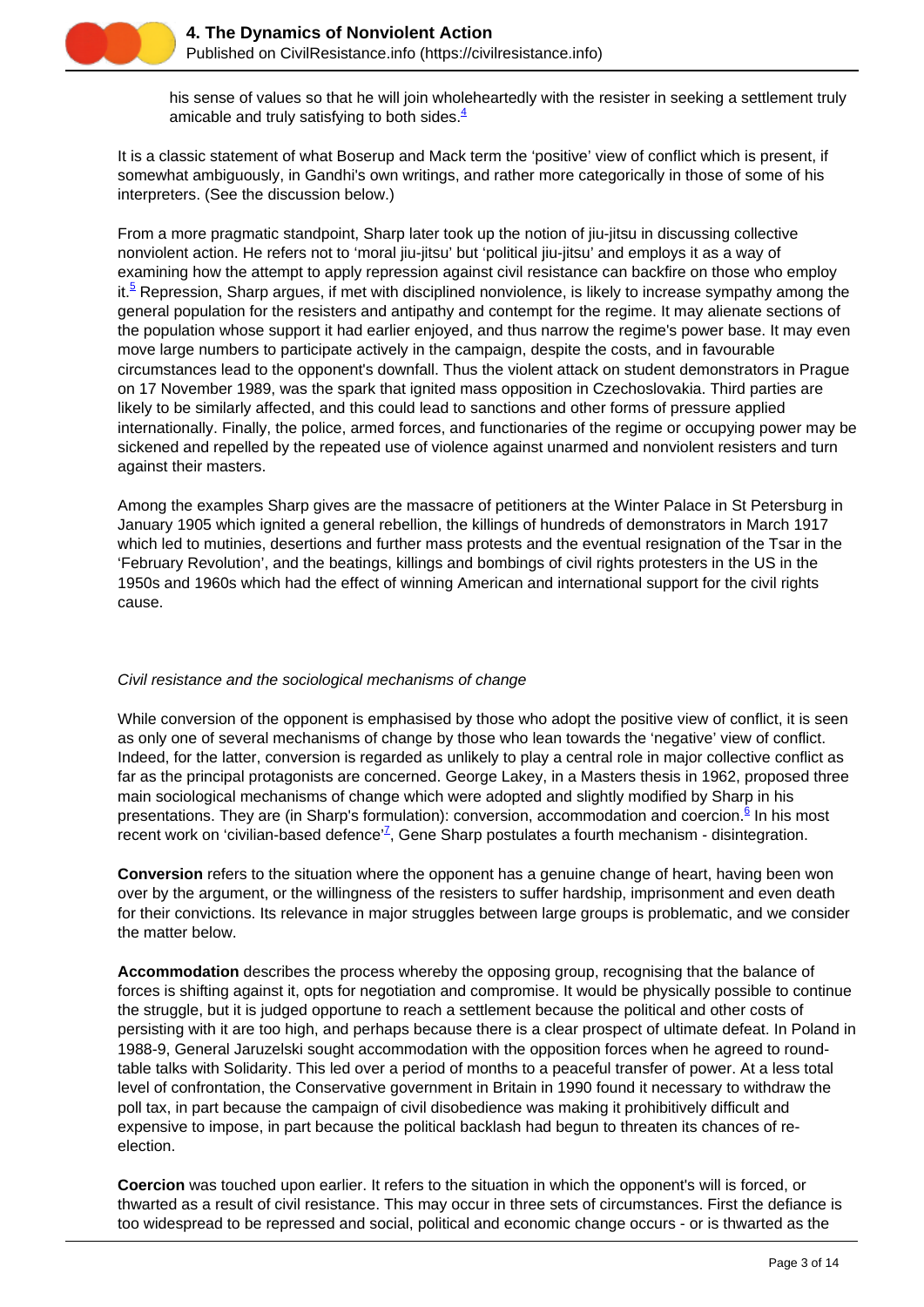

case may be - regardless of the will of the opponents. Quisling did not change his mind about introducing Nazi indoctrination in the schools of occupied Norway; the non-cooperation of the entire teaching profession made it impossible for him to carry out the plan. Second, widespread non-cooperation may bring the administration and economy - or crucial parts of it - to a standstill, and it may be impossible to get things moving again without acceding to the demands of the protesters. In this way Czar Nicholas II was coerced by the general strike of 1905 to issue the constitutional manifesto of 7 October granting a Duma (parliament). Similarly employers have been coerced into granting recognition of trade unions and allowing them to operate despite, in many instances, their total opposition to such a move. Third, the opponents' may lose the capacity to repress the resistance because of the non-cooperation of the police, the army and the bureaucracy. The Shah of Iran was forced to flee the country in 1979 when the Army commanders ordered their troops back to the barracks and refused to take further part in the repression. Ferdinand and Imelda Marcos fled from the Philippines when the Army refused to open fire on tens of thousands of demonstrators blocking their path in the streets of Manila. In East Germany and Czechoslovakia, the communist governments were forced out of office by mass demonstrations. Similarly, the coup leaders in the Soviet Union in August 1991 found themselves literally unable to hold on to power.

**Disintegration.** This refers to the situation where the opponent's power structure collapses altogether under the pressure of civil resistance. Sharp distinguishes it from coercion on the grounds that there is no longer a government or political unit to be coerced. Such a point will not be reached, however, without successful coercive pressure on the government or political unit prior to its disintegration. Sharp cites the Kapp putsch in 1920 and the Algiers generals' coup in 1961 among examples where the power base of the usurpers disintegrated. But clearly that disintegration was the result of a process in which the usurpers found it impossible to impose their will on the situation.

# Positive & negative modes of waging conflict

Civil resistance can be seen as primarily either a 'positive' or 'negative' mode of waging conflict.<sup>[8](https://civilresistance.info/randle1994/Ch-4#ftn.id8)</sup> The first approach assumes that persuasion and conversion are the essential mechanisms of change. The second is more in line with the traditional, antagonistic view of conflict, and thus accepts that coercion will often be necessary.<sup>[9](https://civilresistance.info/randle1994/Ch-4#ftn.id9)</sup>

Satyagraha, as defined by most of its exponents - though somewhat more ambivalently by Gandhi himself belongs to the positive approach. It proceeds in stages from discussion and negotiation at the outset through to voluntary self-suffering by the resister, and finally to non-cooperation and civil disobedience. However, the intention, even in the last phase, is not to coerce the opponent but to arrive at a common understanding of the situation and the demands of truth and justice. The self-imposed suffering of the resisters and the withdrawal of cooperation are seen alike as ways of concentrating the mind of the opponent on the reality and seriousness of the issues involved, and inviting him or her to consider them anew.

Exponents of the negative mode see their approach as more pragmatic, more attuned to the real world. They do not rule out conversion in some instances, or at some levels, in the opposing group, but their theory does not depend on any particular assumption about the psychology or moral sensibility of the opponent. The pragmatists can themselves be divided into those who consider that civil resistance has (or may have) the potential to undermine the power of even the most ruthless of opponents, and those who see its viability as rather more limited by the nature of the opponent and the circumstances of the struggle. Those in the latter category normally argue the need to have other forms of enforcement and defence available, including military force.<sup>[10](https://civilresistance.info/randle1994/Ch-4#ftn.id10)</sup>

In practice, the division between the positive and negative approaches is not always clear-cut, since noncooperation is a technique central to both. In the positive approach it is seen as functioning as a catalyst of conversion; in the negative or antagonistic approach as an instrument of coercion. From the point of view of the opponent, however, the distinction is likely to be regarded as academic. A campaign of mass civil disobedience will come across as coercive whatever the declared intention of its organisers. It was how the British government saw the non-cooperation and civil disobedience campaigns in India in 1920-21, and 1930-31, and perhaps even more so the Quit India campaign of 1942, whatever the protestations to the contrary by Gandhi and the Congress leaders.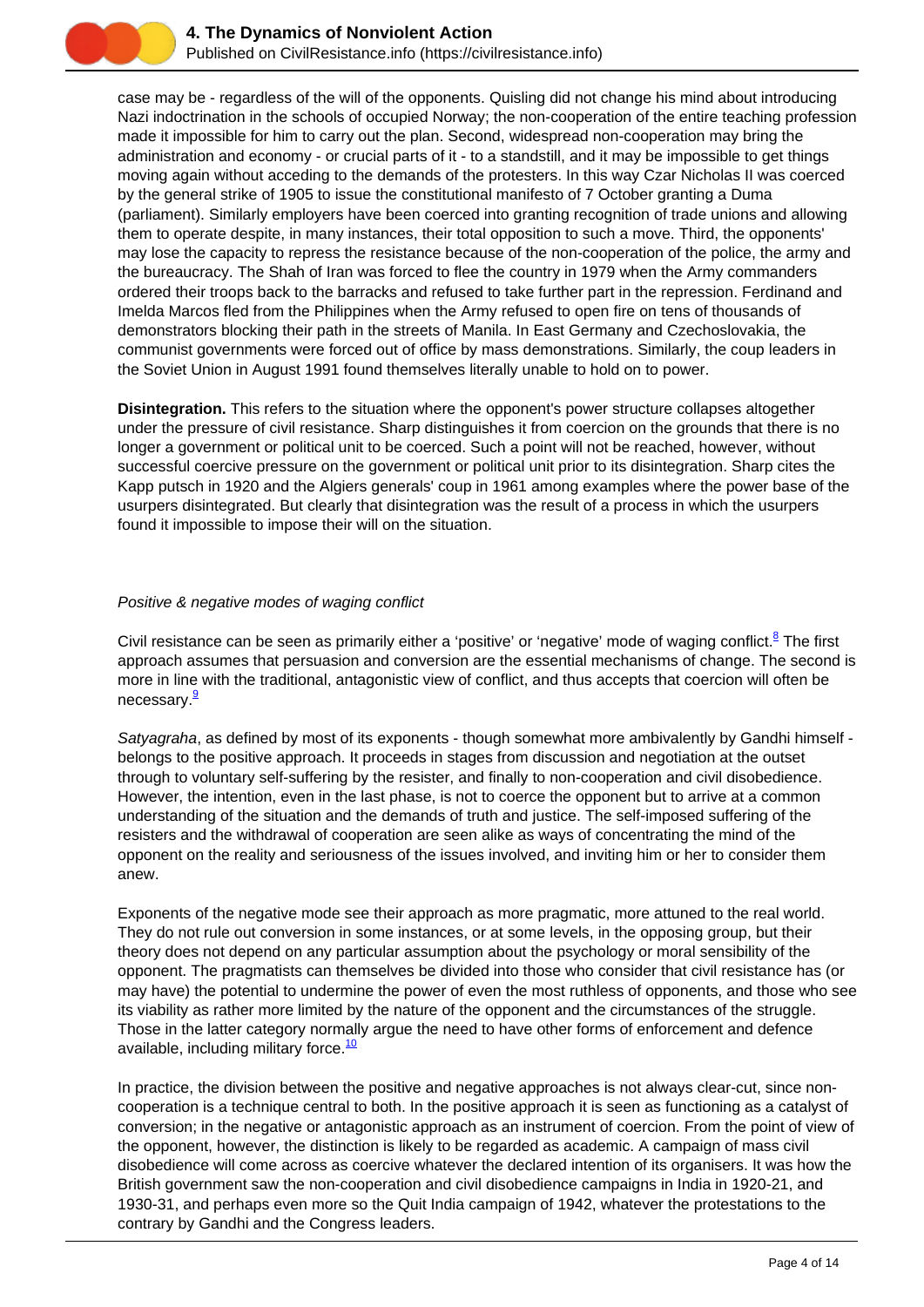

Gandhi had a foot in both camps. He appears to be in the positive camp by the very choice of the term satyagraha - 'truth force' or 'soul force' - and his emphasis on voluntary suffering to touch the heart of the opponent. His letters to Smuts during the South African campaigns, and to successive viceroys in India on the eve of non-cooperation and civil disobedience, are in keeping with this emphasis on conversion rather than coercion.

But he also followed La Boëtie and Thoreau in insisting that governments could not operate without the cooperation of the people, thereby acknowledging the potentially coercive power of withdrawing that cooperation. It is evident too that many - perhaps a majority - of those who participated in the campaigns under Gandhi's leadership saw them as a way of applying pressure on India's British rulers, rather than as a means of touching their hearts. Indeed, Gandhi himself was too astute a politician not to appreciate the bind in which his campaigns of mass civil disobedience, or, for instance, his hunger-strike in 1932 over the issue of separate representation for the Harijans (Untouchables), placed the British authorities.

This is not to suggest that Gandhi's continuing efforts to exert positive means of influence over both supporters and opponents were without effect. In both South Africa and India, he managed most of the time to keep the lines of communication with the opponent open - with Smuts in South Africa and with successive viceroys in India. His public fasts were mostly aimed at self-purification or directed at his fellow Indians in an effort to prevent or end communal bloodshed. Finally, if the British authorities did not experience a change of heart as a result of the satyagraha campaigns, many third parties were deeply affected by the conduct and demeanour of the resisters and the drama of the public demonstrations. Third parties here included the British public, and the public and governments of countries allied to, or on friendly terms with, Britain.

The extent to which the positive mode has the chance to operate will vary, in fact, according to the nature and scale of the conflict. Conversion is more likely to occur in struggles between individuals or small groups than in major political confrontations. There is also greater scope for it, and for a process of mediation and reconciliation, where a conflict arises more out of misperception and misjudgment than out of a genuine divergence of interests. Where there is such a fundamental clash of interests, especially between large collectivities, the issue is likely to be settled by a power struggle, rather than through one side convincing the other of the justice of its cause. Nevertheless, moral and political factors remain decisive. The opponent does not have to be converted, but his or her authority - either in general or in relation to a particular aspect of policy - has to be undermined.

#### Polarisation

One factor which makes the positive approach difficult to apply in situations of large-scale group conflict is the phenomenon of polarisation. $11$  Polarisation is a process unique to group conflict. It is characterised by the closing of ranks within each group, and the drawing of a sharper boundary line between them which individuals cross at their peril. Extreme polarisation tends to produce undesirable and ugly symptoms intolerance of dissent, hostility to 'neutral' parties coupled with intense pressure on them to come into line, stereotyping of the opposing group and its views, a tendency to treat its members as less than human, and so forth. These manifestations are often seen at their worst in wartime, particularly in ethnic conflicts. However, some degree of polarisation seems to be an inevitable, and indeed necessary, concomitant of any group conflict. It can be regarded as a social mechanism for achieving concerted action to complement, or replace, centralised controls and sanctions. Thus in Czechoslovakia in 1968, following the Soviet-led invasion, the united front of Czech and Slovak populations against the occupiers deterred the would-be collaborators within the Central Committee of the Czechoslovak Communist arty from declaring their hand and attempting to form a client government. Another positive feature is the heightening of individual selfesteem and group morale which follows from the close identification of the individual with the group. This effect is evident in both violent and nonviolent struggles - in the guerrilla warfare campaigns in Cuba and Vietnam, but no less in the Indian independence struggle and the civil rights campaigns in the United States. Polarisation is likely to be particularly acute in the circumstances of, say, a foreign invasion and occupation, or of a settler population attempting by force to maintain its position of power and privilege. By contrast, in some of the European colonies in Africa and Asia where there was a relatively small settler population and a measure of self-government had gradually been introduced, the situation as the countries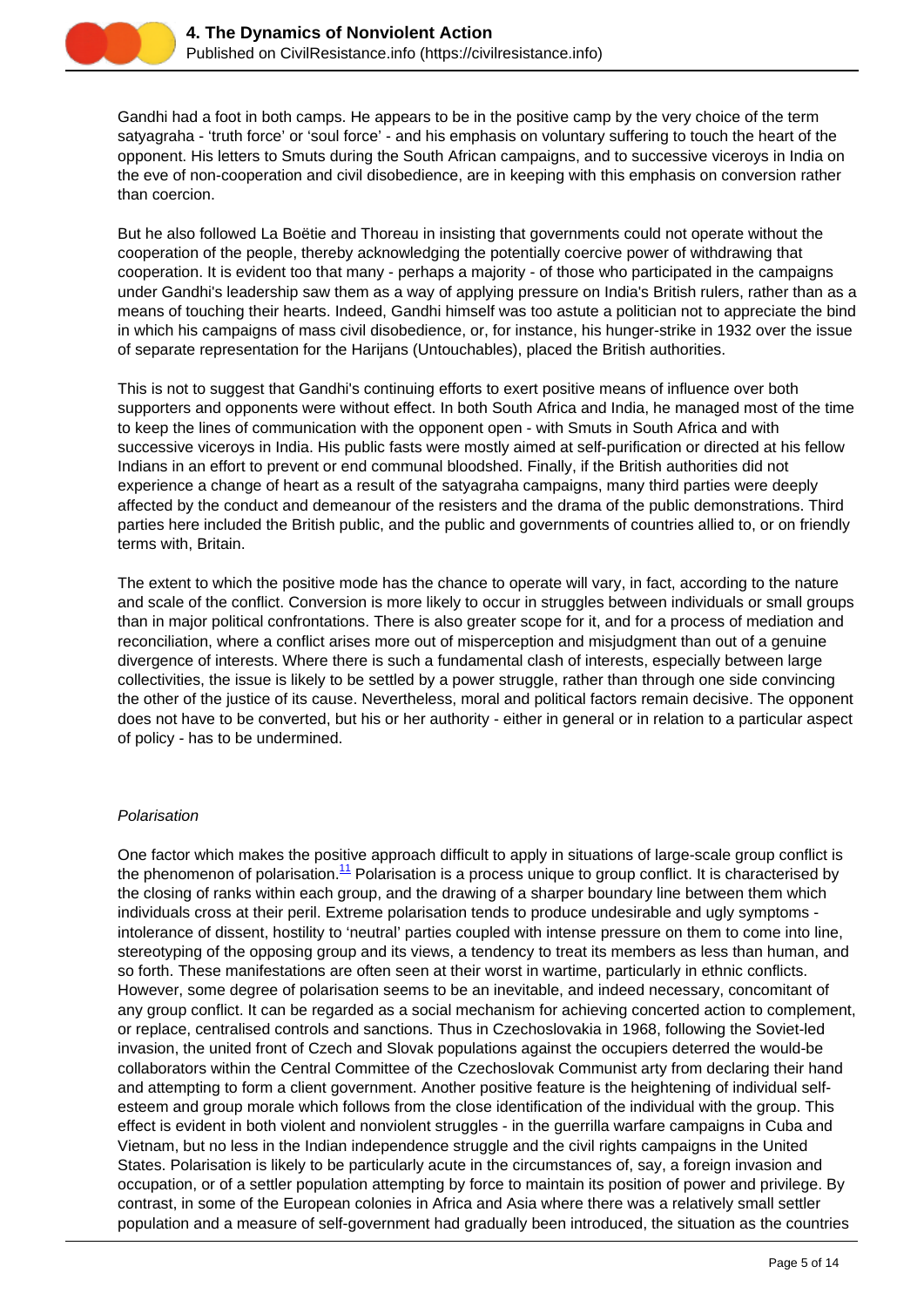

moved to independence was much less polarised. This allowed greater scope for the positive mode of exerting influence and waging conflict. Gandhi in India, for instance, was operating in a less polarised situation than, say, the Hungarians in 1956, or the Czechs and Slovaks in 1968. Indeed, one of his tasks, like that of so many of the leaders of liberation movements, was actually to increase polarisation by arousing the population to a sense of the injustice and indignity of continued colonial rule, and consolidating group identity so that people were willing to take collective action. In internal struggles, such as that of the civil rights movement in the US, or the struggle for black majority rule in South Africa the degree of polarisation will vary. In South Africa, it was less acute during the period of Gandhi's campaigns in the early years of the century on behalf of the Indian population than at the time of the Defiance of Unjust Laws campaign in 1952, a few years after the electoral triumph of the Nationalist party and the introduction of apartheid.

The difficulty about applying the positive approach in a highly polarised situation is that it requires contact and communication between the contending parties, the constant reinforcement of goodwill, a mutual endeavour to find common ground - all of which go against the grain in such conditions, and may indeed confuse and divide the population. Thus a policy of fraternisation with opposing troops and officials where a country is under occupation from foreign forces, might be seen as the most desirable strategy from the standpoint of the positive approach - rather than, say, ostracisation and social and economic boycott. But such a policy faces a double difficulty. On the opponent's side it is likely to be regarded as a ploy. On the defending side it may be seen by many as a step in the direction of collaboration. Some proponents of the positive approach have proposed a policy that distinguishes the individual soldier or official from his or her function. Thus there would be fraternisation with individual solders - for instance, by welcoming them into one's home - but refusal to co-operate with them in their role as occupiers. In practice this would be a difficult line to draw, and presupposes a civilian population that is highly trained and disciplined and fully understands the strategy that is being pursued.

Of course, those who take the negative approach will for their own reasons want to communicate with occupying forces and officials. Their explicit purpose, however, will be to open up divisions in the opposing side, while making it clear beyond doubt that the right of the aggressor to station forces in the country is totally rejected. Actions here may be a more effective means of communication than words - i.e. noncooperation coupled with refraining from violent retaliation. The opportunities for verbal communication with the opposing forces are likely to be limited especially if the opposing regime is aware of the tactics that are being planned. However such opportunities will tend to be greater in the case of a coup d'état than in that of an invasion by a foreign power, and greater with a mainly conscript army than with an entirely professional one.

To sum up, we can say that in any conflict situation involving large groups of people a degree of polarisation is inevitable. It is likely to be more acute in some situations than others - more acute, for instance, in the immediate aftermath of invasion and occupation, than where a pattern of domination of one group by another has come to be seen as almost inevitable. Resistance, whether violent or nonviolent in character, will have the effect of increasing polarisation. This is desirable in so far as it strengthens group cohesion and raises morale. However, civil resistance is somewhat less likely than guerrilla or conventional warfare, or terrorism, to give rise to extremes of hatred and intolerance. Indeed, where civil resistance implies a commitment to promoting nonviolent solutions, the resistance leadership may take active steps to inhibit the negative manifestations of polarisation. Gandhi in India, Luther King in the United States, Desmond Tutu and Alan Boesak in South Africa, provide examples where such efforts were made. They will not always be successful, but in general one can say that nonviolent civil resistance challenges injustice but seeks to inhibit the undesirable features of group conflict and to keep open channels of communication with the opponent.

## Elements of a nonviolent strategy

In an earlier chapter we noted one approach to classifying the methods of nonviolent resistance based mainly on the work of Gene Sharp. He proposed three main categories: methods of protest and persuasion; non-cooperation at social, economic and political levels; and nonviolent intervention.<sup>[12](https://civilresistance.info/randle1994/Ch-4#ftn.id12)</sup> Marches, vigils, pickets and the like come under the first category. Social non-cooperation would include the ostracisation of individuals, boycotts of social, academic, artistic and sporting institutions, and total personal non-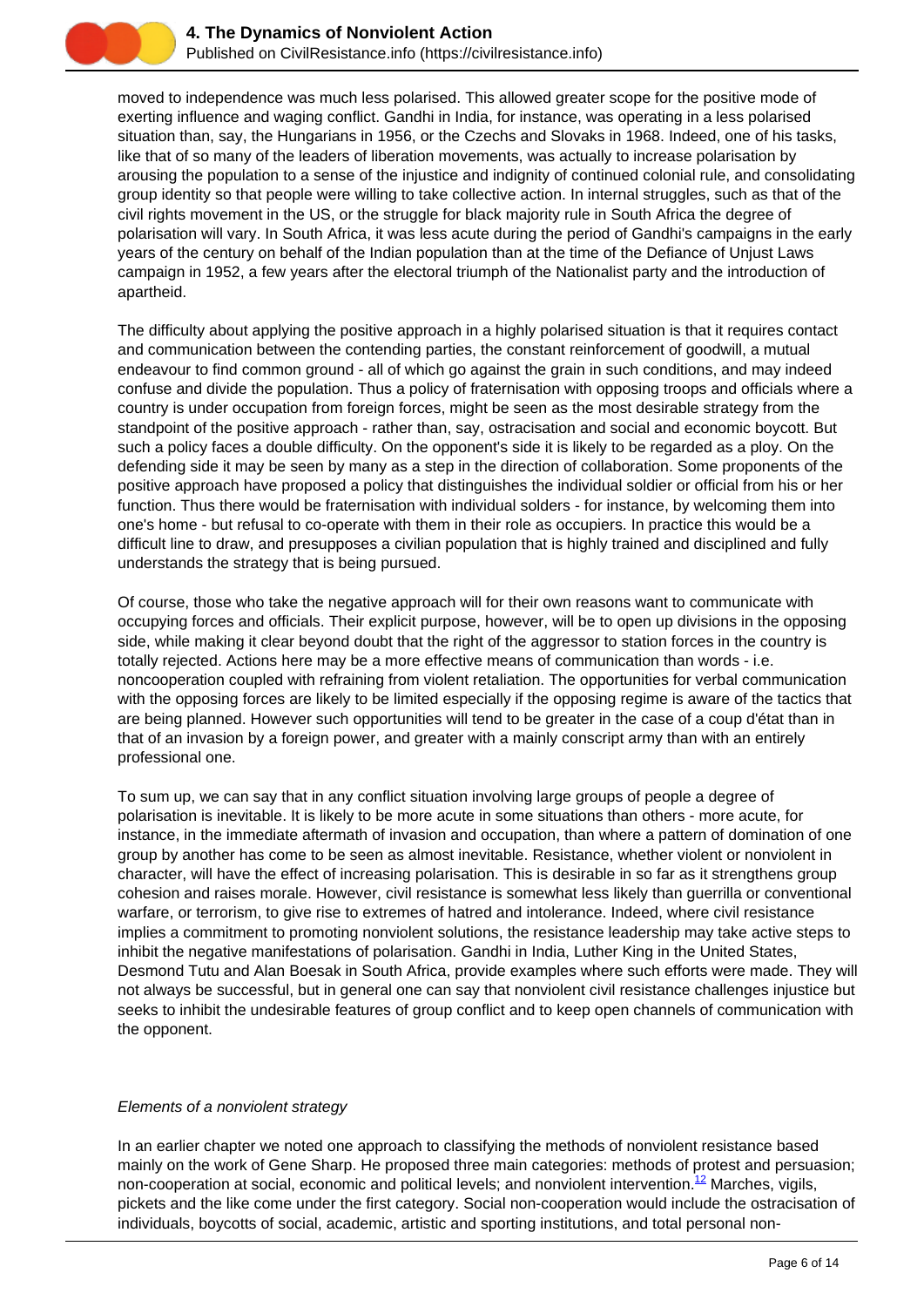

cooperation. Economic non-cooperation includes strikes of various kinds, go-slows, economic boycotts and sanctions. Political non-cooperation covers such things as boycotts of legislative assemblies, defiance of particular laws, and the boycott of government-supported organisations. Finally, examples of nonviolent intervention would be sit-ins, obstruction, fasts and hunger strikes. Sharp listed ninety-eight methods within these major categories.

Boserup and Mack, by contrast, group the methods of nonviolent action according to their strategic function. They propose three main categories: symbolic action; denial action; and undermining action.

**Symbolic action.** Symbolism plays a crucial role in defining and consolidating a community. Symbolic demonstrations - which can cover a wide spectrum of activities - have a threefold function. They draw public attention to a claim or grievance; they are an expression of the unity and determination of the resistance; and they challenge the uncommitted to take a stand in relation to it. Thus they contribute to the polarising process discussed earlier and, in the words of Boserup and Mack, 'serve to define the resistance as a moral community which may then provide a powerful basis for sanctions such as ostracism or social boycott (isolation) of dissenters, collaborators, etc. $13$ 

Actions strongly charged with symbolic significance can energise the participants, and have an emotional and galvanising impact on the wider public. They are a form of 'propaganda by the deed'. They communicate at a level deeper than words the conviction that change is possible, and the determination of the resistance to achieve it. Thus they can contribute to the solution of a problem which any group or movement challenging the status quo has to face: namely, that the existing social and political reality takes on an aura of normality and inevitability. Governments and regimes which enjoy minimal support and legitimacy rely heavily on this disempowering sense of the normalcy of the existing order to maintain their authority.

**Denial action** aims to deprive the opponent of the fruits of aggression or of an unjust social, political or economic order. Strikes, boycotts, go-slows, on-violent obstruction are means by which material and 'nonmaterial' objectives can be denied to the opponent. (Non-material objectives would include such things as establishing - or maintaining - authority, imposing political ideology, and - in the aftermath of a coup or occupation - receiving de facto or de jure recognition by the international community as the government of a territory.) Thus industrial strikes can raise the costs of any attempt to exploit the economic resources of the country. Strikes and obstruction by civil servants and officials can hamper the opponent's attempt to establish an administration, raise taxes, impose new laws and regulations. Opposition and non-cooperation by teachers, academics, religious leaders and so forth can make it much more difficult for the opponent to achieve ideological objectives. Campaigns of civil disobedience can obstruct the administration and present the authorities with a dilemma. If they ignore the defiance, their authority has been successfully challenged. If they use draconian methods to suppress nonviolent protest they may lose moral and political standing at home and abroad.

It will be clear from the above discussion that denial actions are most effective when they are simultaneously charged with symbolic significance. Thus, at a physical level, it could be more effective to obstruct the entrance to, say, a military base with barriers such as immobilised lorries than to have people sitting down on the road in front of vehicles trying to go in and out of the base. But the symbolism associated with people putting their own bodies on the line, and perhaps risking injury or death, would be lost. This is not to say that there are no circumstances in which the use of physical barricades would be the appropriate tactic. It is simply to stress again the point that the moral and psychological impact is more important than the obstruction as such.

**Undermining actions** Undermining actions are those which seek to open-up and exploit divisions within the opponent's camp, and to deny it the cooperation of third parties. Clearly, many of what we have termed symbolic and denial activities serve also to undermine the confidence and unity of the opponent. But campaigning actions can also be directed specifically at opening up and exploiting divisions within the opponent's ranks. In the case of a dictatorial regime, this could mean finding ways of rupturing the links between it and that section of society which has hitherto given it support, exploiting disagreements within the ruling clique, seeking to win over previously neutral or indifferent groups or sections of society. In the case of a foreign occupation it could include encouraging disaffection among occupying forces and officials, splitting the opponent on the home front, and seeking international support and sanctions.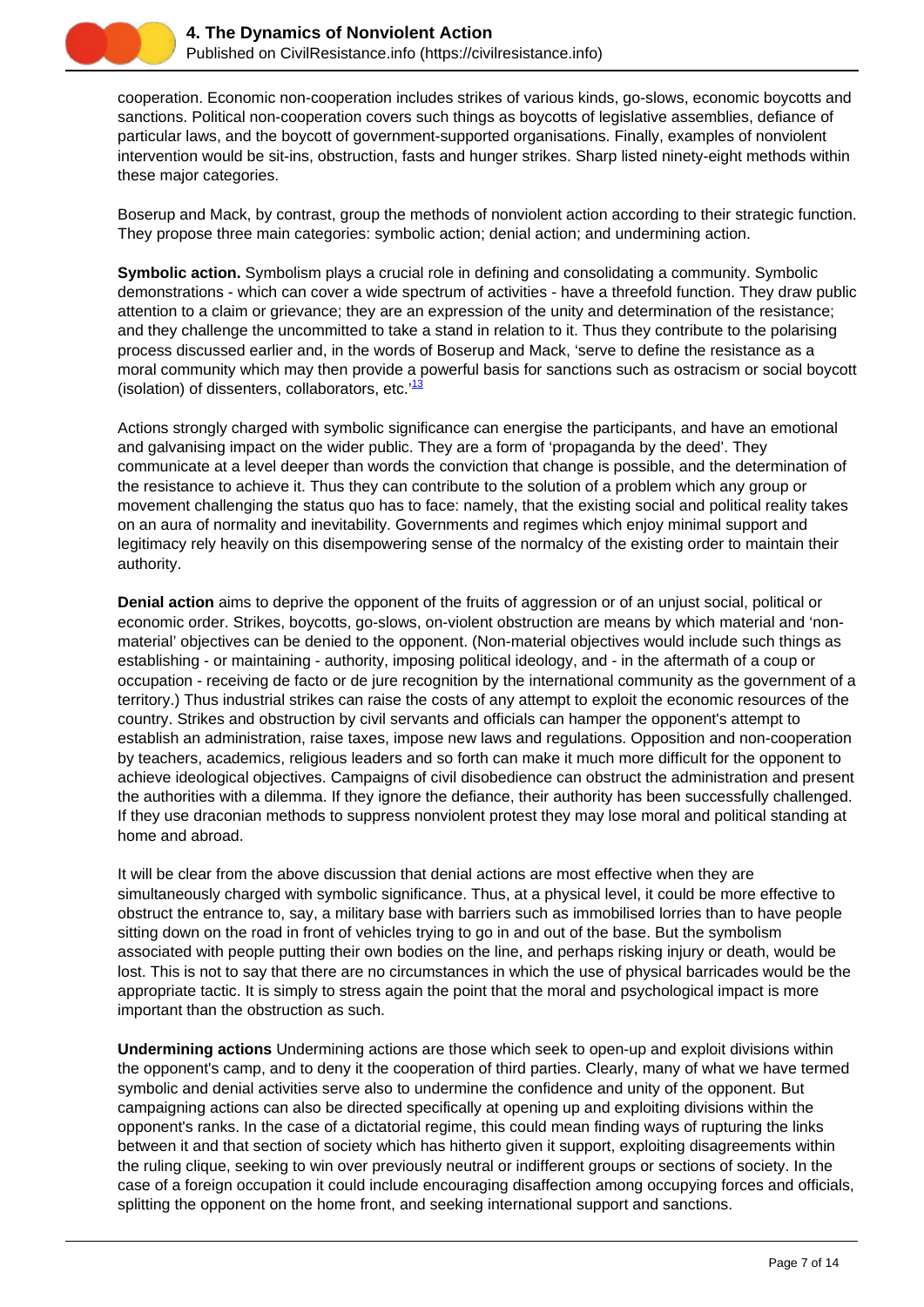

There is an on-going debate as to the best means of encouraging disaffection among occupying forces and officials in the context of a foreign occupation. Fraternisation, even at an individual level is likely to arouse suspicion within the defender's own ranks that collaboration rather than subversion is taking place. Noncooperation is less ambiguous and may be more effective - though of course it may be coupled with engaging the opponent's forces in open public discussion as happened on the streets of Prague and other cities in Czechoslovakia in 1968.

The potential for opening up divisions within the home country of an occupying power, and seeking allies among opposition groups and independent social institutions such as churches, centres of learning and so on, will be affected by the nature of the opponent's regime. We have noted how Gandhi availed himself of the opportunity provided by the Round Table Conference in London in 1931 to meet individuals who might have an influence on the situation and to address religious bodies, university gatherings and other groups, including some of the cotton workers in Lancashire whose jobs had been jeopardised by the Congresssponsored boycott of foreign cloth. Similarly, Ho Chi Minh visited France in 1946 and rallied support there for the Vietnamese cause. Clearly, such activities are easier to conduct where the occupying or colonial power has a reasonably open and democratic system. Nevertheless, dictatorial governments too have their critics and opponents at home, and there is usually some scope for an occupied country to secure friends and allies amongst them.

Finally there is the need to seek sympathy and active support in the international community. Enlisting support among the political and religious organisations of countries allied to, or having an influence on, the opponent can be particularly important here. In this case the aim ultimately is to get the governments and populations of these countries to apply coercive pressure on the opponents. Among the other obvious goals in this connection are enlisting the support of international bodies such as the United Nations and the European Community, international peace and human rights organisations like Amnesty International, peace movements, socialist and social democratic internationals, and so forth. Probably the most striking success of efforts to enlist international support at the level of individual countries, and international governmental and non-governmental bodies, is the anti-apartheid and pro-democracy movement in South Africa. The Palestinians in the West Bank and Gaza have had successes in this field, too, especially since the start of the Intifada resistance.

In a later chapter on defence by civil resistance we consider how the various means of exerting pressure on an opponent can be marshalled to constitute a coherent strategy. It is in the context of a major national struggle - and preparation for it - that strategy assumes a central importance. Hence the decision to discuss it in detail in that context.

## The problem of repression

Repression is a potentially the most severe problem for a civil resistance movement. At some level it is inevitable, is invited almost, by the very act of resisting an authoritarian or dictatorial government, or occupation regime, or challenging a well- entrenched system of domination and oppression. Indeed, a willingness to endure such hardship and suffering, and to persevere in the face of it, can have a powerful moral impact. As we noted earlier, repression has frequently proved entirely counter-productive. However, in some instances, it has been severe enough to disrupt the organisation and undermine the morale of the resistance, the Sharpville massacre in South Africa in 1960 being a case in point.

Repression, however, also carries political costs for the side which perpetrates it. Any rational government, therefore, is obliged to weigh these in the balance when deciding how to respond to the challenge of civil resistance. In Beijing in June 1989, the Chinese authorities decided that the balance of risks and costs favoured military intervention and massacre. In East Germany a few months later, Erich Honnecker lacked the support of Gorbachev - his key external ally - and of sufficient members of his own party to take similar action against the mass demonstrations in Leipzig, Dresden and Berlin. We have also noted earlier how the British government felt constrained from acting too harshly against the civil resistance in India in 1920-21 and again in 1930-31, but was much better placed to do so during the Quit India campaign of 1942.

For its part, therefore, the resistance movement has to consider how the government is likely to respond and to shape its plans accordingly. It may have to decide, for example, if it is an appropriate moment for an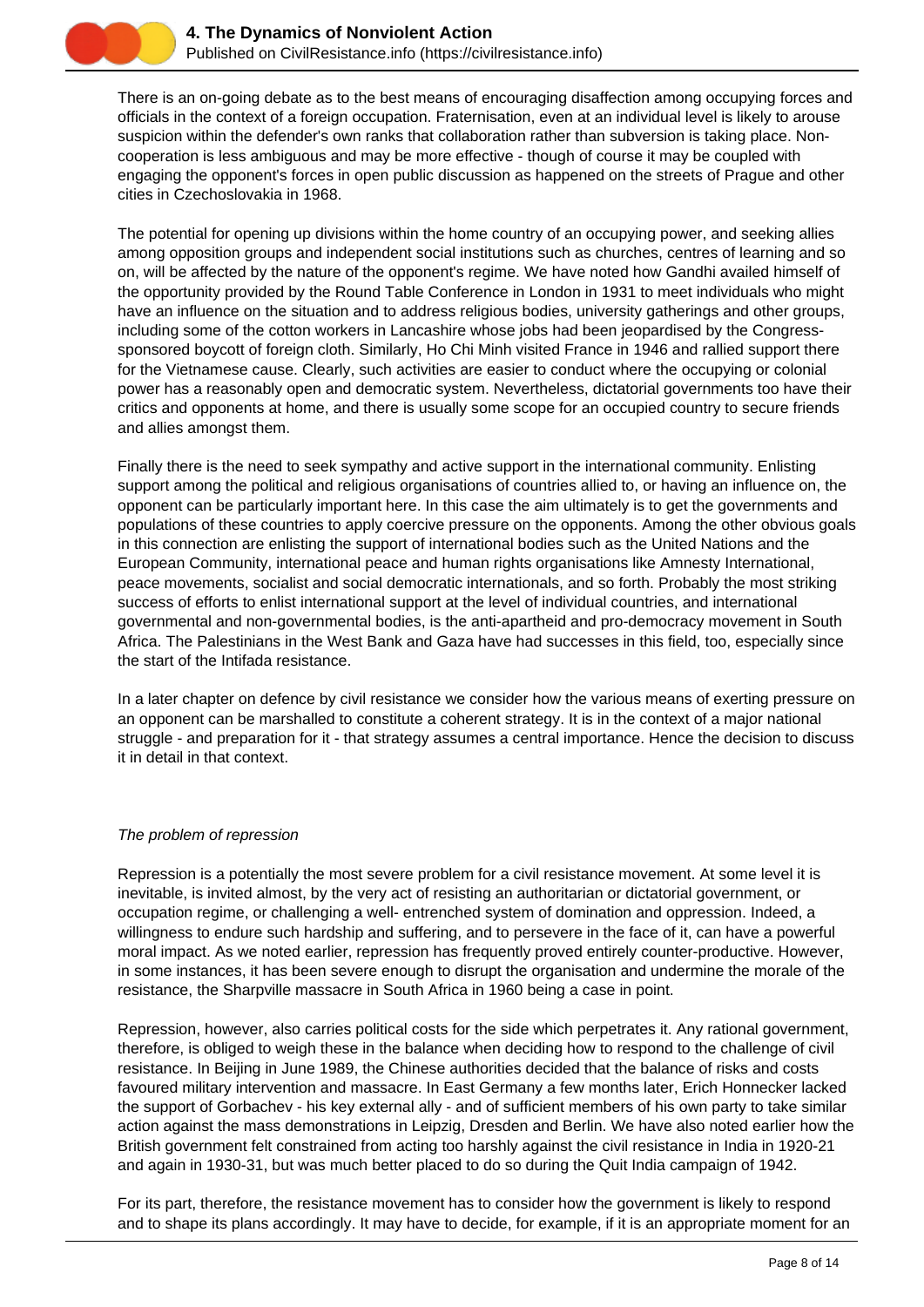

all-out confrontation, or whether it would be more prudent to concentrate on other forms of opposition. However, the 'prudent' course will not always be the right one. If the morale and authority of the government are clearly tottering, all-out resistance may be the right course of action, despite the near certainty that there will be repression and perhaps a heavy loss of life. Sometimes, of course, events will be out of the control of the resistance leadership, as when the anger and frustration of years of repression express themselves in an explosion of popular anger. The ANC in South Africa in the early 1990s is finding it difficult to channel the pent-up anger of its supporters in the townships.

Steps can often be taken which strengthen the constraints against the use of violence by the opponent. Generally a government is more likely to act circumspectly if it knows that its actions are being observed by the national and international media, and by other governments and organisations. For this reason it is clearly in the interest of a resistance movement to ensure that actions take place under the public gaze. When the Freedom and Peace movement (Wolnosc i Pokoj - WiP) in Poland undertook their first public demonstrations in 1985, they made a point of informing their friends in the Western peace movement, Radio Free Europe and other Western media, and the Polish underground press, of their intentions. They made sure also that the Polish authorities knew of these moves so that they would understand that their responses to the demonstration were being closely monitored. This was effective in preventing police assaults, and deterring the courts from handing out punitive sentences.<sup>[14](https://civilresistance.info/randle1994/Ch-4#ftn.id14)</sup> There are countless similar instances of resistance movements using advance publicity and the presence of the international media as a shield against excessive retaliation by the authorities.

The form of demonstrations may also be varied to reduce the risk of repression. In 1970, and again in 1976, the Polish Army and security forces used tanks and firearms to break up demonstrations by striking workers. This experience was taken into account when the workers in the Lenin Shipyard in Gdansk in 1980, at the time of the birth of Solidarity, opted for a sit-in strike rather than once again taking to the streets.<sup>[15](https://civilresistance.info/randle1994/Ch-4#ftn.id15)</sup>

Actions in which the resisters voluntarily impose hardship and suffering upon themselves rather than directly confronting the opponent have a tendency (though of course no more than a tendency) to inhibit a violent response. Fasts and hunger strikes are the clearest examples of this. In the earlier historical chapters we noted examples of these in Bolivia in 1978 and in Uruguay in 1983. There may, however, be periods during which the extremity of the repression makes any open confrontation unwise. In such times, symbolic acts such as the wearing of badges, the singing of national songs, the observance of national traditions, can contribute to keeping alive a culture of resistance. Such activities may be supplemented by go-slows and other forms of economic and administrative obstruction which are difficult if not impossible for the opponent to detect or counter. Even at the height of World War II, resistance along these lines occurred in all the countries of occupied Europe.

Meanwhile, the task of building up base communities and organisational networks can continue in an unobtrusive or clandestine fashion. The work in this respect may include the publication of underground newspapers and magazines, the smuggling in of literature, printing and transmitting equipment, the establishment of lines of communication with foreign media, international organisations, and so on. Churches sometimes occupy a privileged position under repressive regimes of both right and left, and can provide an important locus of dissent. This has been true, for instance, in Poland, East Germany, South Africa, and many countries in Central and South America. In Latin America, in particular, the development of 'liberation theology' has provided a crucial underpinning for emancipatory movements. The pattern in several countries in this region has been that after a more or less prolonged period of clandestine and grassroots activity, including symbolic and 'micro-resistance', a dictatorial government has found it necessary to make concessions to keep the economy and administration going, and to try to allay international hostility. This in turn has made possible more open, public dissent. Such, as noted earlier, is the way things developed in Chile and Uruguay in the late 1970s and 1980s.

Finally, the weapon of humour should never be overlooked. Its puncturing effect on official propaganda throughout Eastern Europe during the period of communist rule has been well documented. Some opposition groups also managed to incorporate humour and irony into their demonstrations - as for instance when WiP in Poland in the mid-1980s staged a street drama in ironic celebration of the Russian Revolution.<sup>[16](https://civilresistance.info/randle1994/Ch-4#ftn.id16)</sup>

Clearly, then, there are circumstances in which a campaign of confrontational civil resistance has little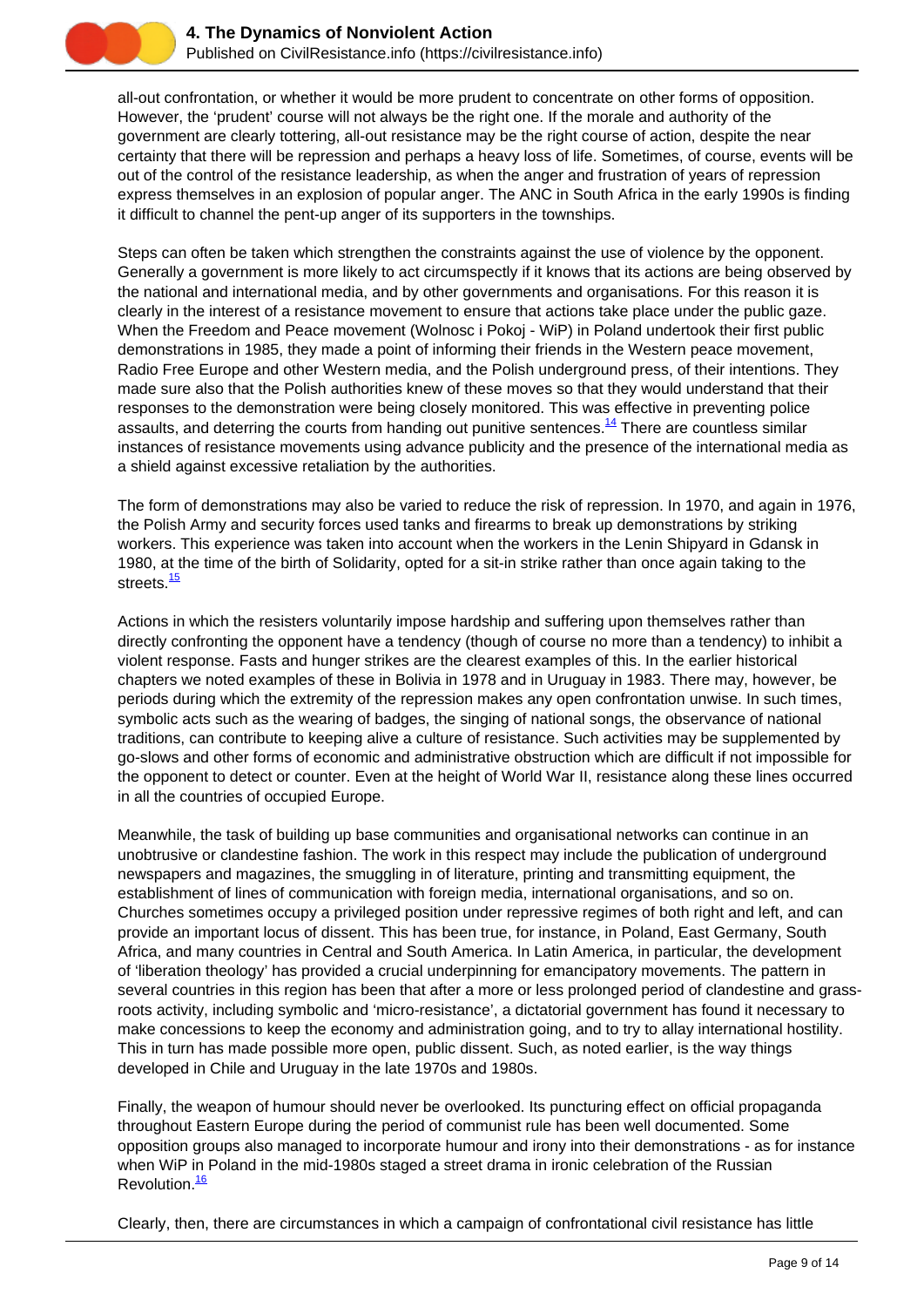

immediate prospects of success, and perhaps should not be attempted. This is not of itself, however, an argument for abandoning civil resistance altogether. What may be called for instead is a longer-term strategy of cultural and 'semi-resistance' which eventually renders the regime vulnerable to open defiance. The successes of 'people power' over the last decade or so - often preceded by such a prolonged, low-key resistance - have shown that even regimes which seemed at one point irremovable except by war may be vulnerable in the end to nonviolent power.

#### **NARP Discussion**

#### Mechanisms of Change

Walter said that of the four 'mechanisms of change' listed by Sharp - Conversion, Accommodation, Coercion and Disintegration - only the first fitted into the 'positive' mode, the other three were all part of the 'negative' mode. There were in reality only two mechanisms, conversion and coercion. Sharp's last three 'mechanisms' were really different degrees of the same thing. You didn't plan for one or other of the effects he listed - you had a go and hoped for the best. In fact, once you opted for a negative emphasis you were not really in control of what would happen. Could you deliberately choose between the aim of limited coercion and the disintegration of the regime? Michael said that depended in part on the context. If you were trying to stop the building of a motorway, you might hope to coerce in a limited way, but you would not be aiming at or anticipating the overthrow of the political system - and you would know that in this kind of society it was not going to happen.

Howard said you could have an idea early on in a campaign about what kind of deal you were prepared to make with the powers that be. In South Africa, the ANC over the last few years had been working out ways to include the whites in the future of the country. When you were confident in a nonviolent strategy, the idea that you had to help those people change - not convert necessarily, but help them step down - could become part of the strategy. You needed to find ways of appearing less threatening to them personally. This could affect the goals you set yourself.

Howard also commented that in his view the 1989 events in Eastern Europe were more to do with disintegration than accommodation. Accommodation had been one step on the road to disintegration. Wojciech Lamentowicz, one of the Solidarity negotiators at the Round Table Conference in early 1989, said they went in to demand elections and found they were being offered the presidency. This was at a time when Solidarity had passed the peak of its power and had lost many of its activists. However the government's power had been eroded to such a point that they didn't feel able to continue. Solidarity were actually trying to put the brakes on the transfer of power as they did not want to be blamed for the problems they would inherit.. There were examples from other struggles where opposition movements said that they wanted elections but not until they had time to organise and prepare for them.

Discussing the approach of Gene Sharp as against that of Boserup and Mack, Christina said Sharp's approach was in the negative mode and concentrated on coercion whereas the strategy advocated by Boserup and Mack's was not to employ coercion at first but use symbolic methods to build up the unity of the resistance. Later the resistance could employ undermining and denial methods. However, if one looked back at historical examples, such as the Czechoslovak resistance in 1968, it was much harder to distinguish between stages of resistance. Nor was there always a sharp distinction between positive and negative modes; often the two approaches occurred side by side.

Regarding conversion, Christina said she had always disagreed with referring to 'the opponent' as a single person, when in fact it was always a social system. Within that social system there were various levels. Conversion might not be happening to the ruling group, but it might occur at sub-levels and this could eventually feed through to other levels and influence the society as a whole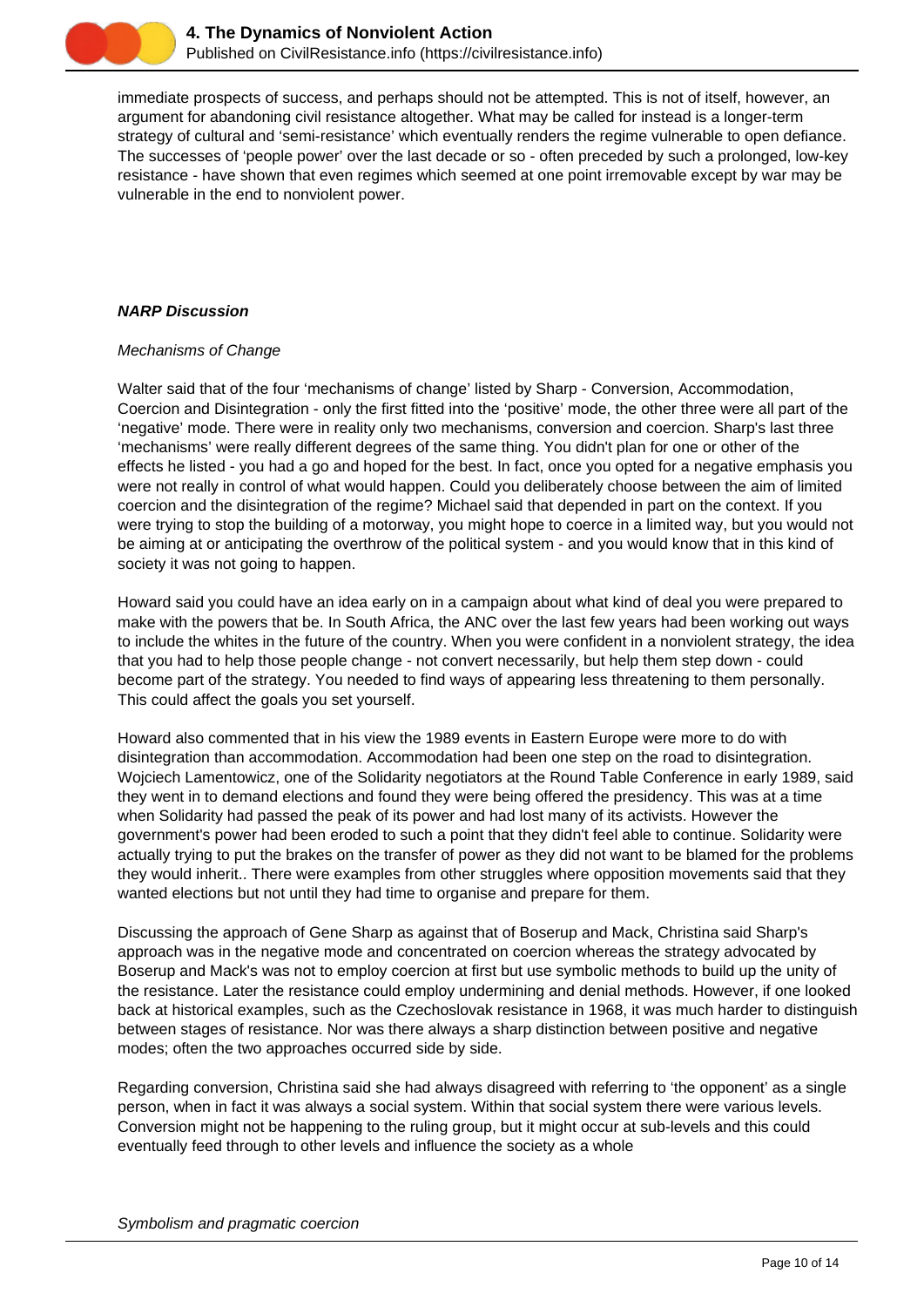

Walter said that one of the things he found most interesting in the chapter was the relationship between symbolic action and purely pragmatic forms of coercion. If your primary aim was symbolic, the reason probably was that you assumed a common moral universe of some sort between you and your opponents. To put the matter in a simplistic way, you were trying to show them they were morally wrong. In Gandhi's case this was quite explicitly the objective. But what was there to symbolise except a common discourse? You resisted symbolically in order, so to speak, to 'woo' your opponents to your interpretation of the rights and wrongs of the situation, and to convince them they were not entitled to act as they was doing. This interpretation would help explain the special difficulties one encountered in ethnic and nationalist conflicts. In the case of extreme forms of nationalism, almost by definition your opponent didn't accept that there was a common universe of discourse. My country right or wrong was the implicit assumption of extreme nationalism.

Michael said that in Boserup and Mack's analysis the function of symbolism was not simply to appeal to shared moral assumptions with the opponent, but to establish and define a moral community among your own people. This could be crucial even if there was no immediate prospect of getting through to the opponent. In the early period of apartheid its opponents couldn't hope to win over the white population in South Africa in the short term, particularly the Afrikaaners who had such a strong ideological and quasireligious commitment to the notion of racial superiority. However, over a long period, with sanctions and pressure being applied from outside, and with the shift in the power balance, there was eventually a debate within the white population. The civil disobedience demonstrations of the 1950s, such as the defiance of the pass laws, were not aimed simply at trying to establish common ground with the whites but were also intended to build up the solidarity of the movement. Howard added that such symbolic acts were also intended to send a signal to the rest of the world. During an invasion, for instance, you needed dramatic actions to ensure that the international community was fully aware that a terrible violation that had occurred and that it was being resisted.

## Limits of non-cooperation and the Resistance in Kosovo/a

Howard saw a problem about identifying non-cooperation and withdrawal of support as constituting the basis of the power of nonviolence. What nonviolent leverage did a population have in situations where a state or occupying power did not depend for its existence on the cooperation of a population? In Kosovo/a, Serbia did not need the cooperation of the overwhelmingly Albanian population. There were now no Albanians in Kosovo engaged in other than menial jobs. Nevertheless they had an impressive strategy of their own of non-cooperation and of building social solidarity - setting up parallel universities, schools, clinics and so forth. Today, the Albanian medical clinics in Kosovo were actually better than the Serbian ones, partly because of the international support they were getting. This was a nonviolent strategy based on building social solidarity. It didn't exercise pressure on the Serbs through its non-cooperation, and one had to be looking for other mechanisms at work here. It was certainly not trying to convert the Serbs either. As a group we needed to examine more closely the mechanisms involved where a body of people managed to sustain some form of nonviolent resistance, and to achieve successes, despite the fact that their support wasn't essential to the foreign power or the existing authorities. He thought it must in part be to do with shaming the opponents and undermining their self image. Ultimately you did get through to the Serbs – or to some Serbs - if you acted as the Kosovo Albanians were doing.

Walter said one major reason why nonviolent methods did not seem to be applicable to ethnic or extreme nationalist conflicts like those in Bosnia, or Rwanda was the time it took for nonviolent processes to work. A great deal of nonviolent strategy presupposed an endless amount of time to effect the change. With social defence, for example, you first of all let in the enemy, then you got going for the next ten or twenty years in order to divide their forces and their internal governmental system and so forth, by a cumulative process of winning over the more susceptible elements in their population. This process was linked to the capacity for symbolic appeal in the chosen method of resistance. He was referring here to the kind of symbolism that had a moral meaning, as opposed to the kind that merely created solidarity on your own side, though that too could be described as a kind of ethical process. It was where you had both kinds of symbolism present that nonviolent methods seemed possible. But the moral appeal required time. Where you had ethnic cleansing, you didn't have time. This was one of the key problems which traditional nonviolent theory had to deal with and which in practice was why no-one had tried it seriously in such contexts. Where some radical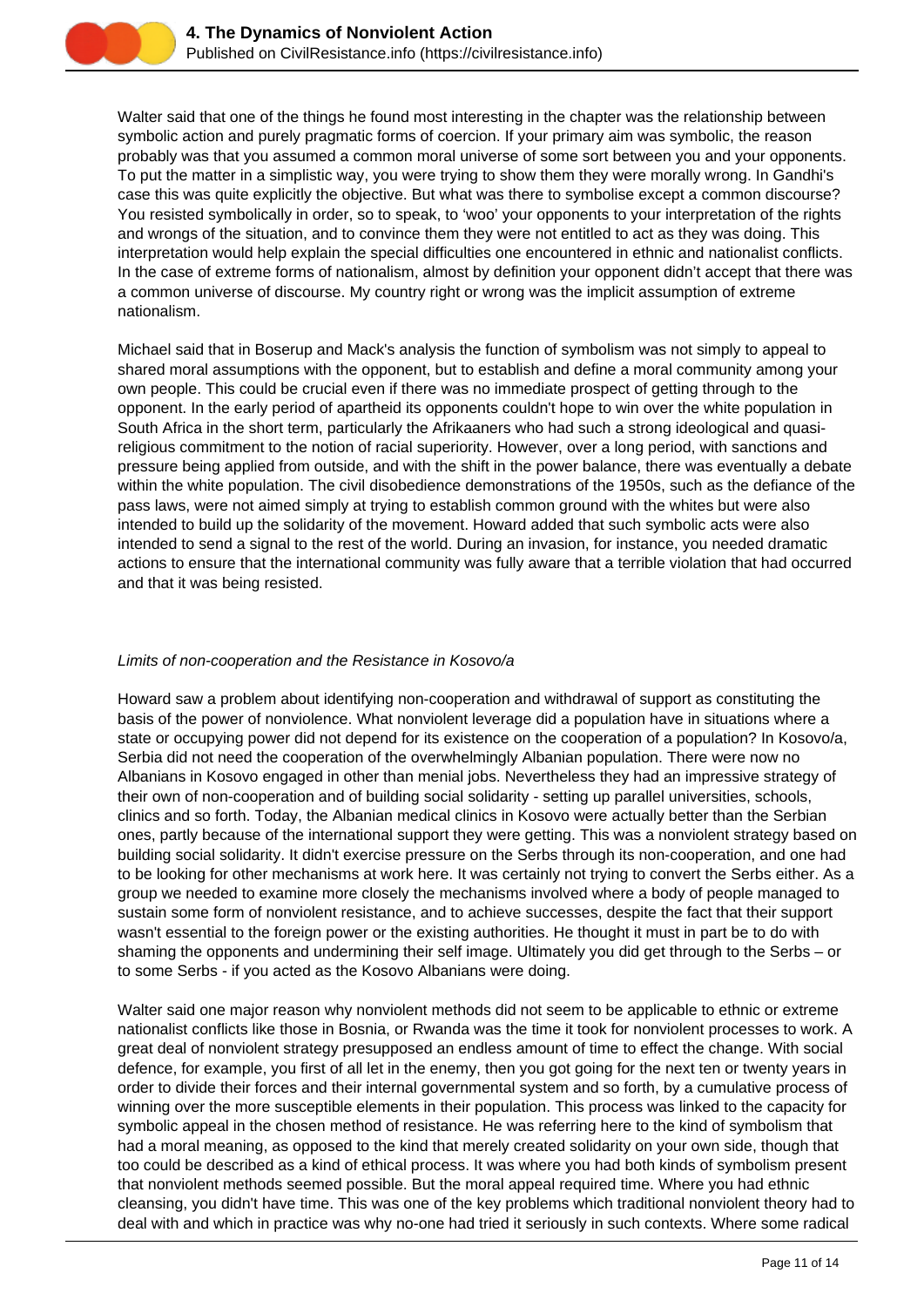

#### destructive process took place, what cards did a nonviolent strategy hold?

Howard said that in the Kosovo situation many people would say that their main achievement had been not to be provoked. It would have suited Serbia better for Kosovo to have taken up arms. There were now several debates among the Kosovo Albanians. One was about self-defence and the possibility of people taking up arms and working out military strategies. The leadership, meanwhile, had continued to do their rounds of international visits trying to get someone to say they recognized that Kosovo ought to have selfgovernment or be a UN Trusteeship or something. There was yet another strand who were talking about the need for dialogue with Serbs.

Walter asked how important a factor was Kosovo's small size as say compared say with Bosnia. Howard was unsure. Within Kosovo you had a nine to one preponderance of Albanians and you also had the Albanians in Albania, and those in Macedonia. Certainly the Serbs were militarily much more powerful than all the Albanians put together. There were some people who talked about creating a Greater Albania, so there was a threatening prospect in that direction. And always you had some Albanians, especially ones who had left, who got carried away and talked about going back and fighting, and wanted to buy arms. He did not know how realistic was the everyday assessment of Serbian military power. No doubt Ibrahim Rugova, President of the League for a Democratic Kosovo, realised that Serbia could crush a Kosovo military resistance, but he did not know how far this realisation was shared among the bulk of the population. Walter said that you always got such differences of emphasis in a population, but he would imagine that the power factor must be a key element in Kosovo Albanian psychology, and people's assessment of what could be done. This kind of context favoured the growth of some support for a nonviolent approach. It was much less likely where there was a more even power balance.

Christina suggested that by their non-provocative stance the Albanian Kosovans were helping to remove the fears that fuelled ethnic strife and extreme nationalism. Howard gave an example from his own experiences in Kosovo. The time before last when he was there, Arkan, the local Serbian war lord, was the member of parliament. He was operating out of the main hotel in the capital, Prishtina, his banner was draped across the street, and his guys were having riotous parties and shooting every night. He was trying to do what he and Seselj had done in other areas, namely to intimidate and provoke. When Howard went back in April of this year, Arkan's banner was still there, but he had lost his parliamentary seat. His guys just weren't around any more; they had been rejected by the Serbian community there. You could only imagine such a thing happening in Kosovo and it was due to the non-provocative, nonviolent behaviour of the Albanians.

Walter wondered what enabled the Albanians to respond in this nonviolent way. Howard said he thought that in the early 1980s the Albanians had overstepped the mark when they were demanding more rights, though he had not found any who would admit this. They had achieved autonomous status in the 1974 constitution, but no-one was too clear about what happened in the early 1980s. However, there was a massive clampdown at that time, and leading Albanians were given long jail sentences. The population probably came to appreciate then the extent of Serbia's power of repression. Thus when Milosevic starting campaigning against Kosovo in the late 1980s, they did not see much potential for violent resistance. But they also had one or two remarkable young leaders, and one remarkable old leader, Adem Demaci, who had been one of those sentenced to a long term of imprisonment. He was saying - 'Look when I was in prison, I was beaten and tortured. But actually it was some of my Serbian fellow prisoners and one or two Serbian prison guards who made it possible for me to survive. Therefore I am not going to hate Serbs.' Then one or two other leaders, Veton Surroi in particular, began a process of changing their own community. They had, for instance, big symbolic reconciliations between feuding families, and what they called a 'funeral of violence'. They had been getting support, too, from Slovenia and Croatia and other republics until the split up of the Yugoslav federation.

## **Notes:**

[1. T](https://civilresistance.info/randle1994/Ch-4#id1)he vote was taken at a meeting on 23 November 1989 following a raid by plainclothes police on the central TV station and the sacking of its director. 4,900 staff voted in favour of the motion, 300 against. See Nigel Hawkes (ed), Tearing Down the Curtain, Hodder & Stoughton, 1990, p. 118. The film of the student demonstration was broadcast the following day - the day that Jakes and the whole of the Politburo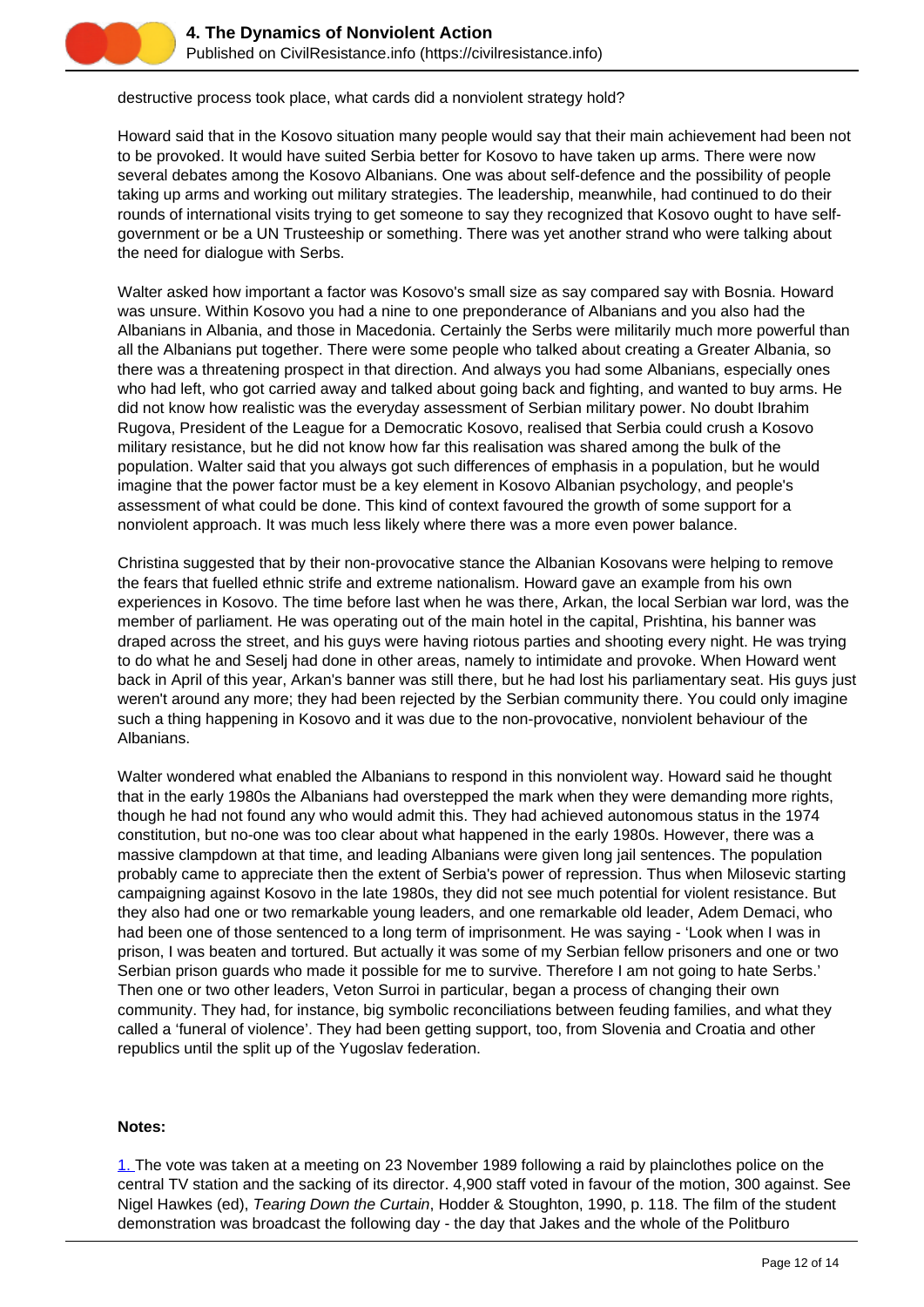

resigned.

[2. R](https://civilresistance.info/randle1994/Ch-4#id2)ichard Gregg, The Power of Nonviolence, George Routledge & Sons, London, 1935.

[3.](https://civilresistance.info/randle1994/Ch-4#id3) Ibid, p. 26.

[4.](https://civilresistance.info/randle1994/Ch-4#id4) Ibid, p. 36.

[5. S](https://civilresistance.info/randle1994/Ch-4#id5)ee the chapter entitled 'Political Jiu-Jitsu' in Gene Sharp, The Politics of Nonviolent Action, pp. 657-98. There is a succinct summary of his argument in Civilian-Based Defense, pp.58-9.

[6. S](https://civilresistance.info/randle1994/Ch-4#id6)ee Gene Sharp, The Politics of Nonviolent Action, especially Chapter 13, 'Three ways success may be achieved', pp.705-776. George Lakey's MA thesis in 1962 at Pennsylvannia University was entitled 'The Sociological Mechanisms of Nonviolent Action'. A copy of the thesis is housed at the Commonweal Library at Bradford University, West Yorkshire.

[7.](https://civilresistance.info/randle1994/Ch-4#id7) Civilian-Based Defense, pp. 60-5.

[8. T](https://civilresistance.info/randle1994/Ch-4#id8)he distinction is drawn by Johan Galtung in 'On the Meaning of nonviolence', Journal of Peace Research, 1965, Vol 2, No.3, pp .228-57. See also Boserup and Mack, War Without Weapons, London: Frances Pinter, 1974, Chapter 1, 'Positive and Negative Conflict Behaviour: Theoretical Problems', pp. 21-36.

[9. B](https://civilresistance.info/randle1994/Ch-4#id9)oserup and Mack place the Norwegian researcher Arne Naess firmly in the first camp, and Gene Sharp, Adam Roberts, Theodor Ebert, a leading German researcher, and other 'pragmatists' in the second. The Norwegian researcher Johan Galtung attempts to combine both negative and positive approaches, though with an awareness of the problems of employing positive methods in highly polarised situations.

[10. I](https://civilresistance.info/randle1994/Ch-4#id10) would place Gene Sharp into the first of these two categories since he insists on keeping open the notion that civil-resistance and 'civilian-based defence' will be shown by further research to deal with all conflict situations. Roberts, since the 1970s at least, has clearly placed himself in the second category. [11. S](https://civilresistance.info/randle1994/Ch-4#id11)ee Boserup and Mack on this issue, op. cit., pp. 31-8.

[12. G](https://civilresistance.info/randle1994/Ch-4#id12)ene Sharp, The Politics of Nonviolent Action, Part Two: 'The Methods of Nonviolent Action: Political Jiu-Jitsu at Work'.

[13. B](https://civilresistance.info/randle1994/Ch-4#id13)oserup and Mack, op. cit., p. 38.

[14. S](https://civilresistance.info/randle1994/Ch-4#id14)ee my interview with Elzbieta Rawicz- Oledzka in Randle, People Power, pp. 167-71

[15. S](https://civilresistance.info/randle1994/Ch-4#id15)ee Jan Zielonka, 'Strengths and Weaknesses of Nonviolent Action: the Polish Case', in Orbis, Spring 1986, p.91-110, especially pp. 103-4.

[16. E](https://civilresistance.info/randle1994/Ch-4#id16)lzbieta Rawicz--Oledzka in Michael Randle, op. cit., p. 169

[Click here to open as pdf](https://civilresistance.info/sites/default/files/3-Dynamics.pdf) [1]

[To return to](https://civilresistance.info/challenge) [Challenge to Nonviolence](https://civilresistance.info/challenge) [table of contents](https://civilresistance.info/challenge) [3]

[To return to](https://civilresistance.info/randle1994) [Civil Resistance](https://civilresistance.info/randle1994) [table of contents](https://civilresistance.info/randle1994) [4]

Attachment: [3-Dynamics.pdf](https://civilresistance.info/sites/default/files/3-Dynamics.pdf) [1]

**Source URL (retrieved on 03/07/2022 - 18:20):** https://civilresistance.info/randle1994/Ch-4

#### **Links**

[1] https://civilresistance.info/sites/default/files/3-Dynamics.pdf

[2] https://civilresistance.info/challenge/preface#Michael

- [3] https://civilresistance.info/challenge
- [4] https://civilresistance.info/randle1994